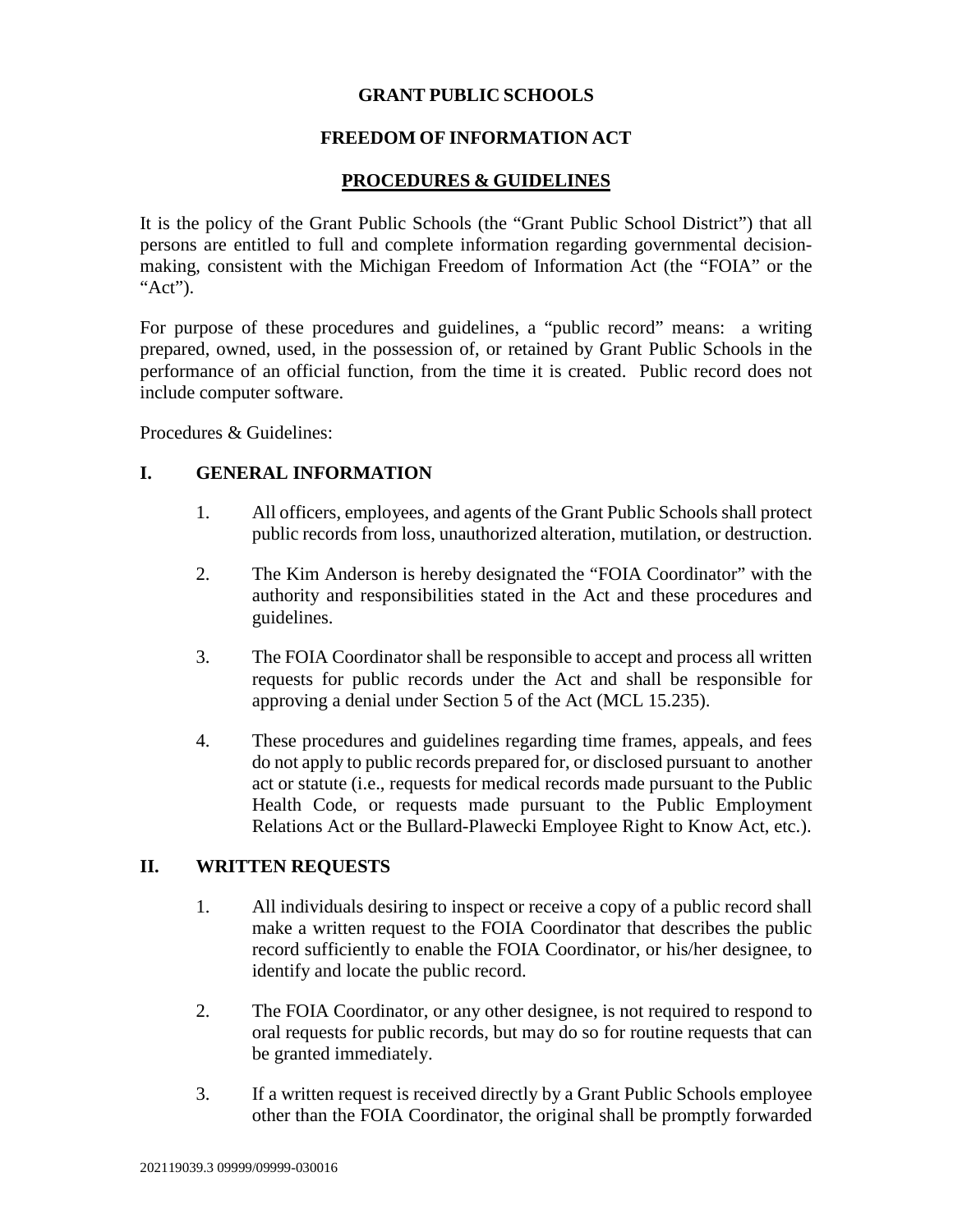to the FOIA Coordinator. The date the Grant Public Schools employee receives the request shall be considered the date the request is validly received by the Grant Public Schools, for the purpose of determining when a response is due.

- 4. A written request made by facsimile, electronic mail, or other electronic transmission is not received by the FOIA Coordinator until one business day after the electronic submission is made. If a request is delivered to a spam or junk mail folder, the request is not received by the FOIA Coordinator until one business day after it is discovered.
- 5. Upon receiving a written request for a public record pursuant to these procedures and guidelines, a person or entity has the right to inspect, copy, or receive copies of the requested public record(s), unless the requested public record is exempt from disclosure pursuant to Section 13 of the Act (MCL 15.243), as amended. If the exempt status of any request is questioned, legal counsel should be consulted. New public records, compilations, summaries, and/or reports of information shall not be created in response to a FOIA request.
- 6. Upon request for public inspection, the FOIA Coordinator, or any other designee, shall furnish a requestor a reasonable opportunity for inspection and examination of the requested public records, subject to applicable exemptions, and shall furnish reasonable facilities for making memoranda or abstracts from its public records during regular business hours.
- 7. A requestor may stipulate that the public records be provided on non-paper physical media, electronically mailed, or otherwise electronically provided to him or her in lieu of paper copies. Notwithstanding the foregoing, such stipulation must be within the technological capabilities of the Grant Public Schools.
- 8. A person or entity may subscribe to future issuances of public records that are created, issued, or disseminated on a regular basis. A subscription shall be valid for up to six months, at the request of the subscriber, and shall be renewable.
- 9. If a requested public record may be obtained on the Grant Public School's website or webpage, the FOIA Coordinator shall notify the requestor in writing of such availability and provide the direct internet address or link to obtain such public record. If, after receiving such written notification from the FOIA Coordinator, the requestor notifies the Grant Public Schools that he or she continues to want the Grant Public Schools to provide a copy of the available public record, in any format, the Grant Public Schools shall process such request and may impose additional labor costs as specified within Article IV below.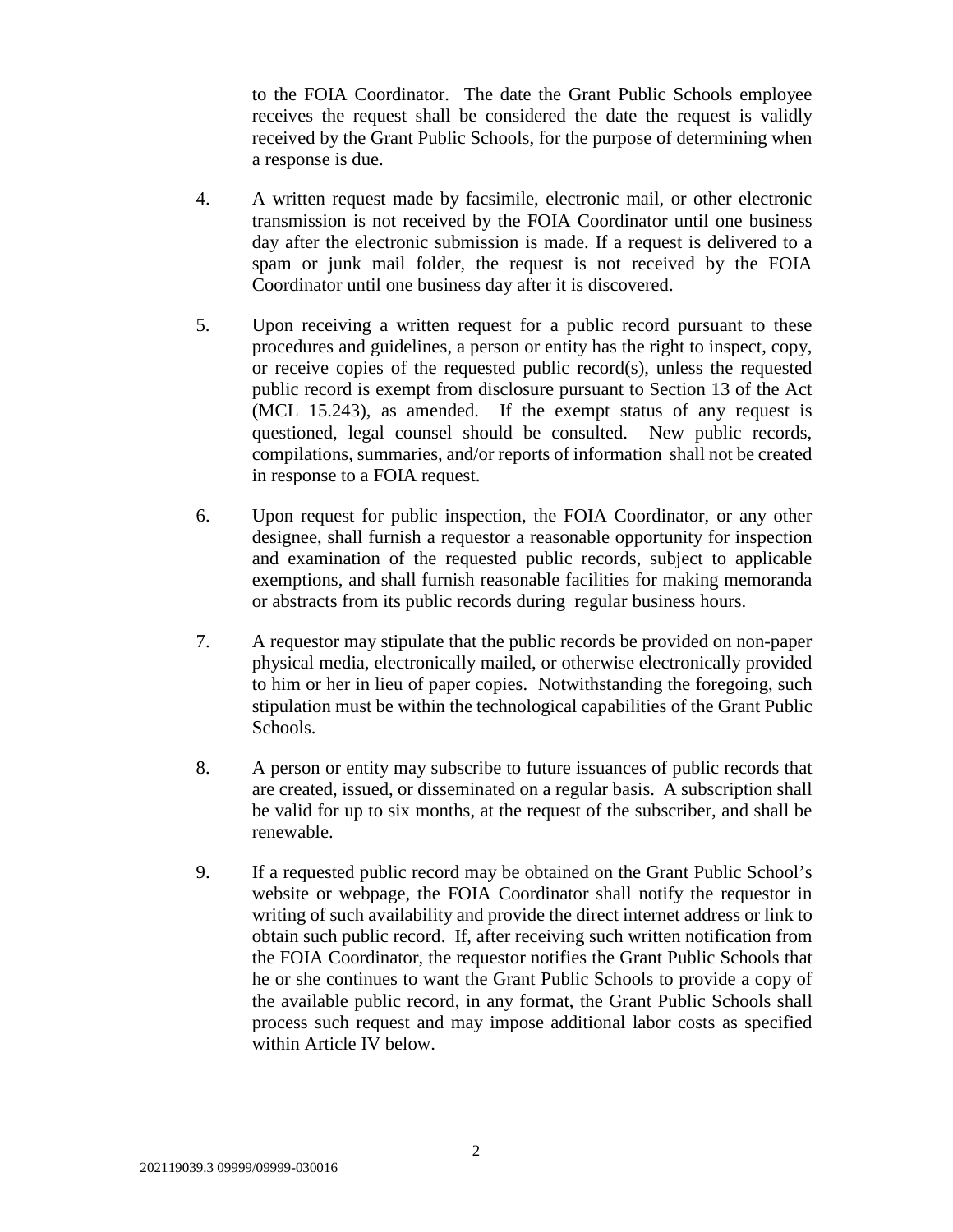# **III. REQUEST PROCESSING**

- 1. When the Grant Public School District receives a written request for a public record, the FOIA Coordinator, or any other designee, shall, in not more than five (5) business days after the Grant Public Schools receives the request, respond to the request by one of the following:
	- a. Grant the request.
	- b. Issue a written notice to the requestor denying the request.
	- c. Grant the request in part and issue a written notice to the requestor denying the request in part.
	- d. Issue a written notice extending, for not more than ten (10) business days, the period during which the Grant Public Schools shall respond to the request.
- 2. Any failure to respond to a written request as provided for above constitutes the Grant Public School's determination to deny the request.
- 3. Any written response denying a request for a public record, in whole or in part, is a final determination to deny the request or portion of that request. A denial response should contain the following:
	- a. An explanation of the basis under the Act or other statute for the determination that a public record(s), or portion(s) thereof, is exempt from disclosure, if that is the reason for denying all or part of a request.
	- b. A statement that the public record(s) do not exist under the name/description given by the requestor or by another name reasonably known to the Grant Public Schools.
	- c. A description of a public record(s) or information on a public record that is separated or deleted if such separation or deletion is made.
	- d. A full explanation of the requestor's right to either file an appeal with the [head of the public body (i.e., Board, Commission, etc.)] or seek judicial review of the denial pursuant to Section 10 of the Act (MCL 15.240).
	- e. Notice that a requestor may receive attorneys' fees and damages pursuant to the Act if the Court determines that the Grant Public Schools has not complied with Section 5 (MCL 15.235) of the Act and orders disclosure of all or a portion of a public record.

## **IV. DEPOSIT & FEES**

1. Fees for responding to any request shall include duplication (copying) costs and mailing costs. Duplication (copying) costs shall be set from time to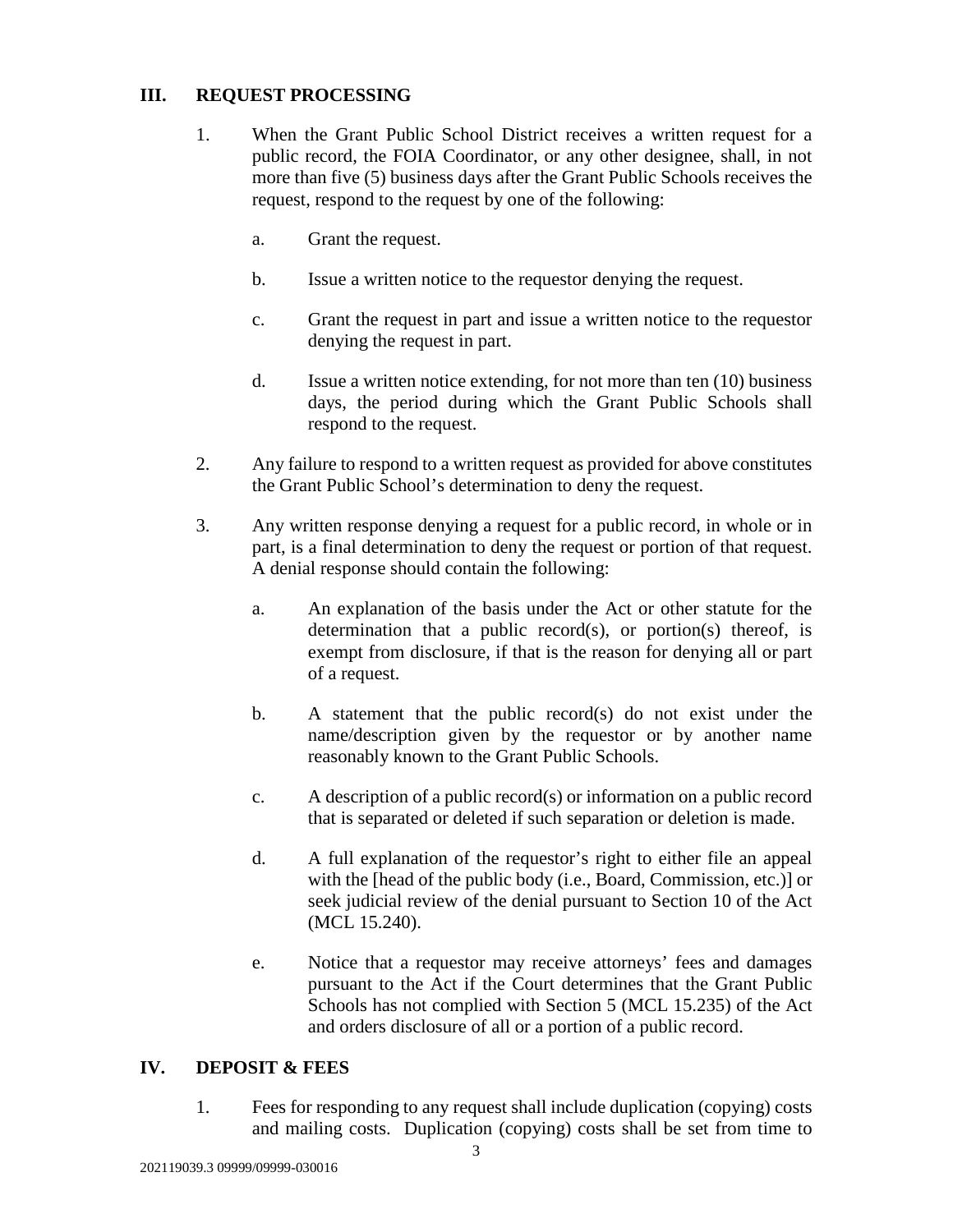time by resolution of the [head of the public body] in an amount that does not exceed 10 cents per page  $(8\frac{1}{2} \times 11 \text{ and } 8\frac{1}{2} \times 14)$ . The Grant Public Schools shall use the most economical method of duplication (*i.e.*, doublesiding, etc.) and the least expensive form of postal delivery, unless a more expensive method is specifically requested by the FOIA requestor.

- 2. The cost of hourly labor may also be charged if the failure to do so will result in unreasonably high costs to the Grant Public Schools because of the nature of the request in a particular instance. If such is the case, the Grant Public Schools shall specifically identify the nature of these unreasonably high costs. For purposes of these procedures and guidelines, "unreasonably high costs" shall generally mean calculated labor costs that are estimated to exceed \$50.00, inclusive of salary or wage and fringe benefits.
- 3. Labor costs shall include the cost of the search, examination, review, separation, and/or deletion of exempt information from non-exempt information in order to fulfill a request.
- 4. Labor costs will be calculated using the wage of the lowest paid Grant Public Schools employee capable of searching for, locating, and examining the public record(s), regardless of whether that person is available or actually performs the labor. Labor costs shall be charged in increments of at least 15 minutes or more with all partial time increments rounded down. The Grant Public Schools may also add up to 50% to the applicable labor charge amount to cover or partially cover the cost of fringe benefits. If it does so, it will clearly note the percentage multiplier used to account for benefits in the detailed itemization form. Subject to the 50% limitation, the Grant Public Schools shall not charge more than the actual cost of fringe benefits, and overtime wages shall not be used in calculating the cost of fringe benefits. Notwithstanding the foregoing, 100% of fringe benefit costs may be added to the applicable labor charge if a requestor is notified in writing that public records are available on the Grant Public School's website or webpage and the requestor continues to request that the Grant Public Schools provide a copy, in any format, of the available public record.
- 5. Overtime wages shall not be included in the calculation of labor costs unless the requestor specifically approves the use of overtime in writing, and overtime wages are clearly noted in the detailed itemization form.
- 6. If the Grant Public Schools does not employ a person in-house who is capable of separating exempt from non-exempt information in a particular instance, as determined by the FOIA Coordinator, it may utilize an outside contractor. In those instances, the Grant Public Schools shall clearly note the name of the contractor or firm on the detailed itemization form. The cost of the contractor's labor, including necessary review directly associated with separating and deleting exempt information from non-exempt information, shall not exceed an amount equal to 6 times the state minimum hourly wage rate.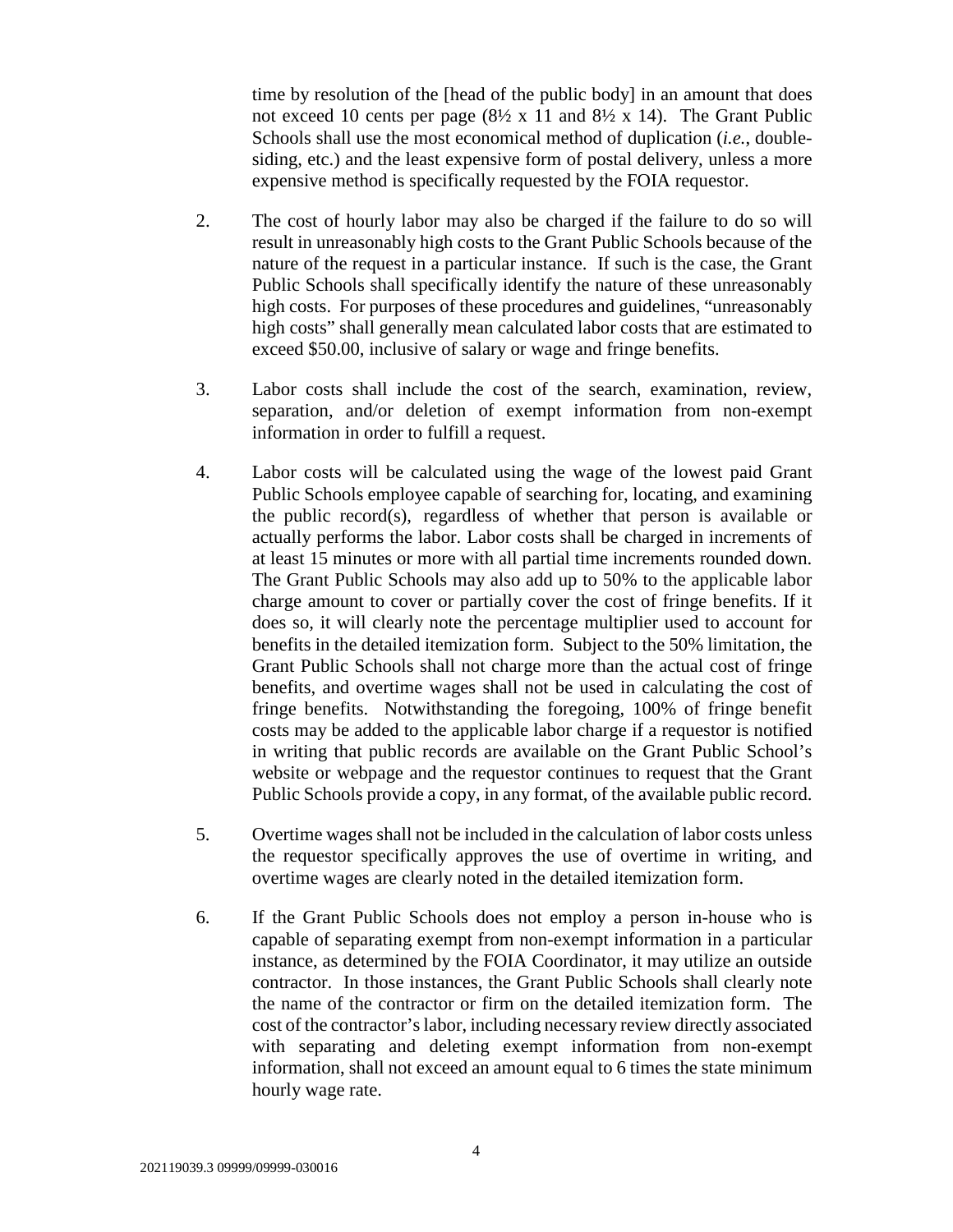- 7. The Grant Public Schools will not charge for labor directly associated with redaction if it knows or has reason to know that it previously redacted the record in question and still has the redacted version in its possession.
- 8. The Grant Public Schools may require a good faith deposit (not to exceed 50% of the total labor and duplication costs) from the requestor, if the total estimated fee exceeds fifty dollars (\$50.00). A request for a good faith deposit shall include a detailed itemization of the fee the Grant Public Schools estimates or charges pursuant to the Act. Additionally, a request for a good faith deposit shall include a best efforts estimate regarding the time frame it will take to comply with the Act in providing the public records to the requestor. The Grant Public Schools may require a onehundred percent (100%) deposit from a requestor who has not previously paid a fulfilled FOIA request, provided the requirements in Section 5 of the Act are met.
- 9. All fees and deposits calculated under these procedures and guidelines shall be listed within a detailed itemization form that shall be provided to the requestor. A copy of such form is attached hereto and incorporated by reference.
- 10. Pursuant to Section 4(2) of the Act, the Grant Public Schools shall search for and furnish a copy of a public record without charge for the first \$20.00 of the fee for each request made by either of the following:
	- a. An individual who is entitled to information under the Act and who submits an affidavit stating that the individual is indigent and receiving specific public assistance or, if not receiving public assistance, stating facts showing an inability to pay the cost because of indigence. If an individual is ineligible for a discount, then the Grant Public Schools will inform the individual of the specific reason for the ineligibility in its written response.The right to financial assistance for indigent individuals shall not apply where:
		- (i) an individual has received discounted copies of public records from Grant Public Schools twice during the calendar year; or
		- (ii) an individual requests information in conjunction with outside parties who are offering or providing payment, or other remuneration to the individual to make the request.
	- b. A non-profit organization formally designated by the state to carry out activities under Subtitle C of The Developmental Disabilities Assistance And Bill Of Rights Act of 2000, Public Law 106-402, and The Protection And Advocacy For Individuals With Mental Illness Act, Public Law 99-319, or their successors provided the following requirements are satisfied: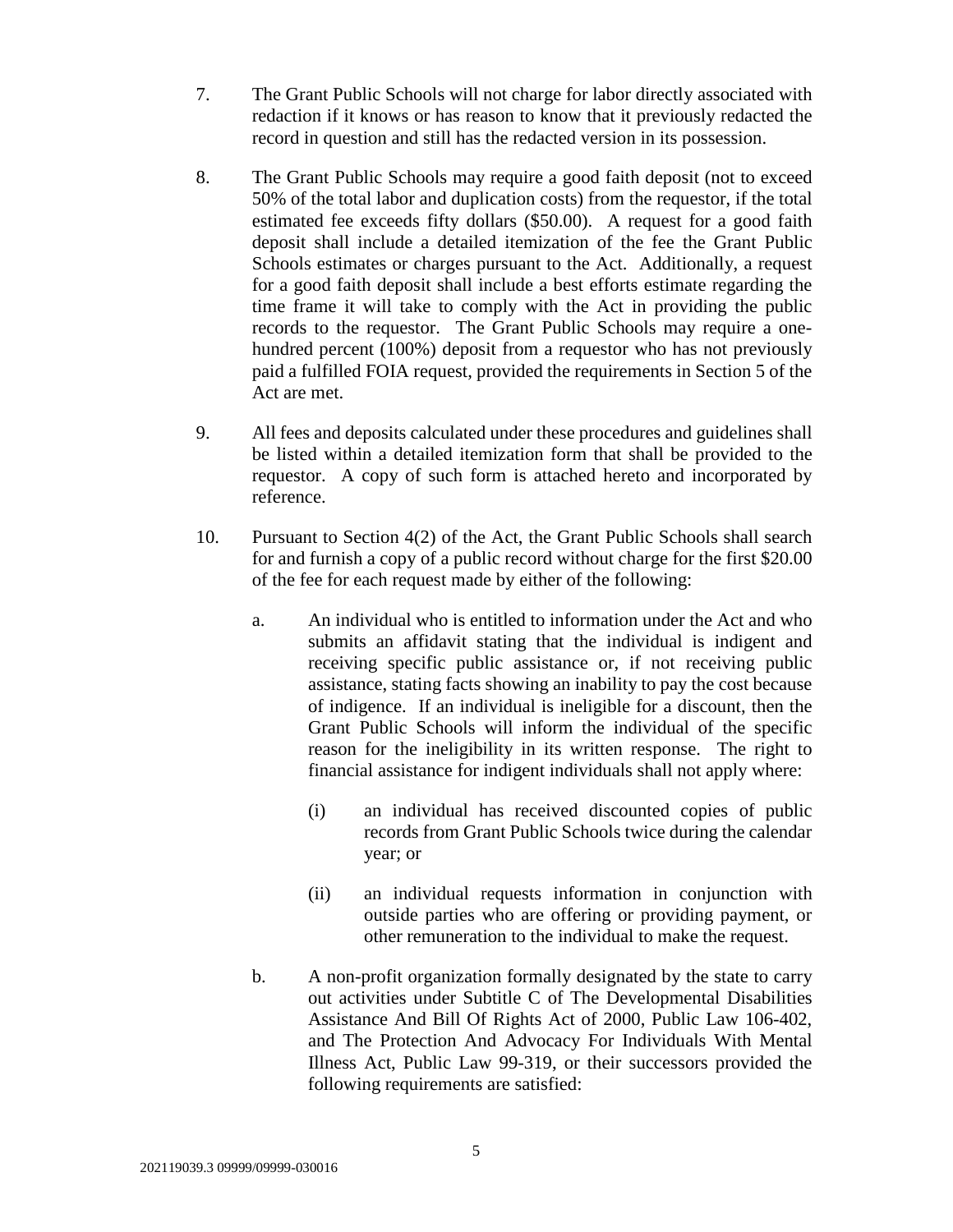- (i) The request is made directly on behalf of the organization or its clients;
- (ii) the request is made for a reason wholly consistent with the mission and provisions of those laws under Section 931 of the Mental Health Code, MCL 330.1931; and
- (iii) the request is accompanied by documentation of its designation by the State, if requested by Grant Public Schools.
- 11. The Grant Public Schools may waive any charges if the FOIA Coordinator determines the cost is de minimis. For purposes of these procedures and guidelines, "de minimis" shall mean a calculated fee that is estimated to be less than \$10.00, inclusive of labor costs, duplication and mailing.

# **V. FEE DISPUTE APPEAL**

- 1. If the requestor believes the fee estimated or charged for the request exceeds the amount permitted under these procedures and guidelines or Section 4 of the Act, the requestor is required to submit to the Superintendent a written appeal for a fee reduction that specifically states the word "appeal" and identifies how the required fee exceeds the amount permitted under these procedures and guidelines or Section 4 of the Act.
- 2. Within 10 business days after receiving a written appeal, the [head of a public body] shall do one of the following:
	- a. Waive the fee.
	- b. Reduce the fee and issue a written determination to the requestor indicating the specific basis under Section 4 of the Act that supports the remaining fee. The determination shall include a certification from the [head of the public body] that the statements in the determination are accurate and that the reduced fee complies with these procedures and guidelines and Section 4 of the Act.
	- c. Uphold the fee and issue a written determination to the requestor indicating the specific basis under Section 4 of the Act that supports the required fee. The determination shall include a certification from the [head of the public body] that the statements in the determination are accurate and that the fee complies with these procedures and guidelines and Section 4 of the Act.
	- d. Issue a notice extending, for not more than 10 business days, the period during which the Superintendent shall respond to the written appeal. The notice of extension shall include a detailed reason or reasons why the extension is necessary. The Superintendent shall not issue more than one notice of extension for a particular written appeal.